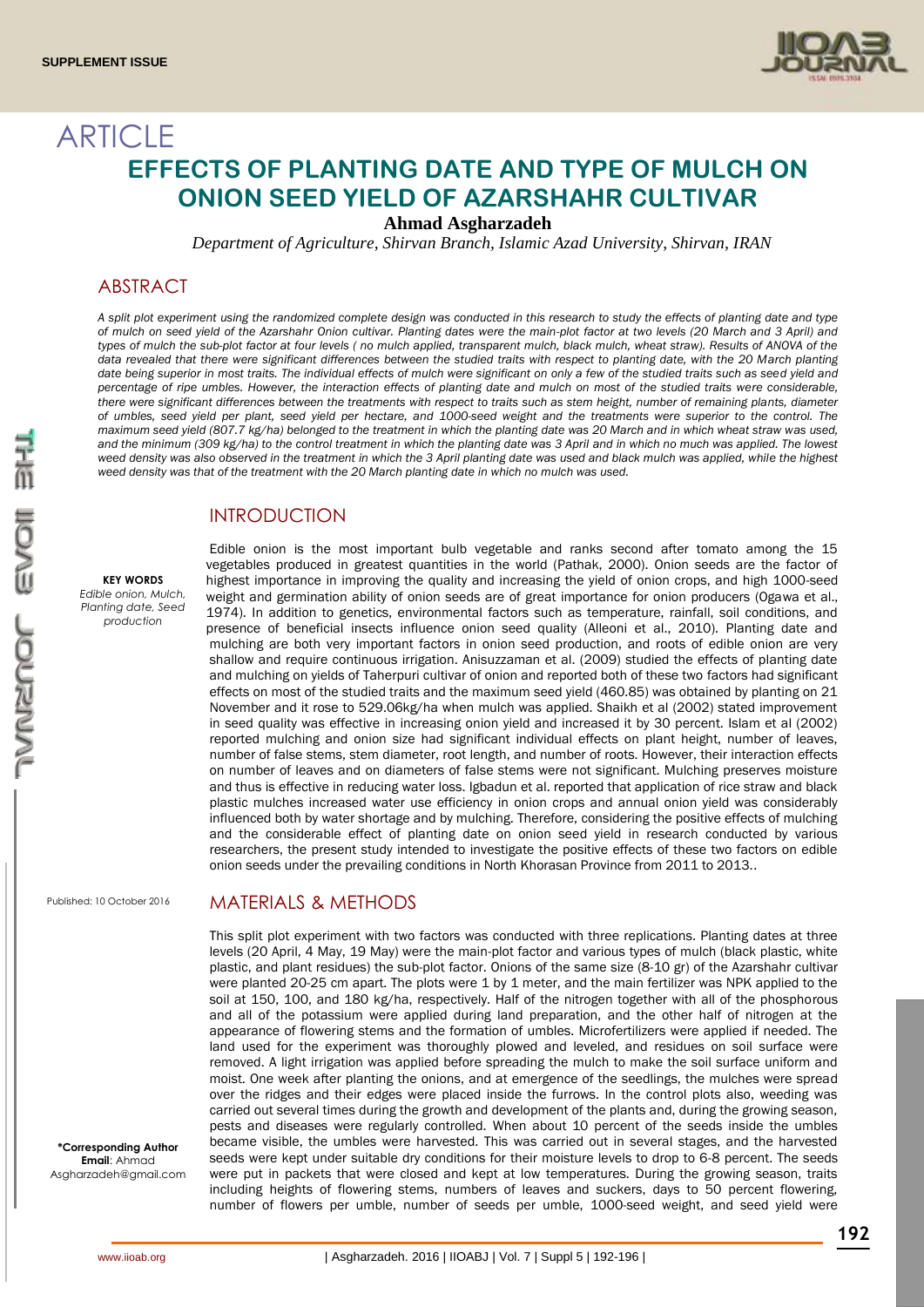

measured. ANOVA of the data was performed using MSTATC, comparison of the means was carried out employing Duncan' multiple range test, and graphs and diagr were drawn using EXCEL.

# RESULTS

Results of ANOVA of the data [Fig. 1] showed planting dates had significant effects on most of the studied traits, and the 20 March planting date was superior to the 3 April planting date with respect to most of the traits. Results of comparison of the means also exhibited the clear superiority of the 20 March planting date over the 3 May planting date with respect to stem length, umble diameter, seed yield per umble, seed yield per plant, seed yield per plot, and seed yield per hectare [Fig. 2]. Contrary to planting dates, type of mulch had significant effects only on traits such as ripening of umbles, seed yield per hectare, and stem height, and the differences between the effects of the various treatments on the other traits were not significant [Fig. 1].

Comparison of the means also indicated the tallest stems (80.4 cm) belonged to the treatment of using black mulch, followed by the treatment of using wheat straw (80.3 cm), and the treatment of employing white plastic (80.2 cm), with the control treatment having the shortest stems (78 cm) [Fig. 1].



### **Fig. 1:** The effects of type of mulch on height of flowering stems

**…**……………………………………………………………………………………………………………

The two planting dates and the types of mulch had significantly different effects on stem diameter at the 5 percent level, with the largest stem diameter (1.56 cm) belonging to the 20 March planting date and black mulch treatment, and the smallest (1.23 cm) to the 3 April planting date and the control treatment [Fig. 2].



**Fig. 2:** The interaction effects of planting date and type of mulch on stem diameter

**…**……………………………………………………………………………………………………………

straw (15 gr), followed by the 20 March planting date and white plastic (11 gr) and 20 March and black **193** With respect to seed yield per plant, the highest yield was that of the 20 March planting date and wheat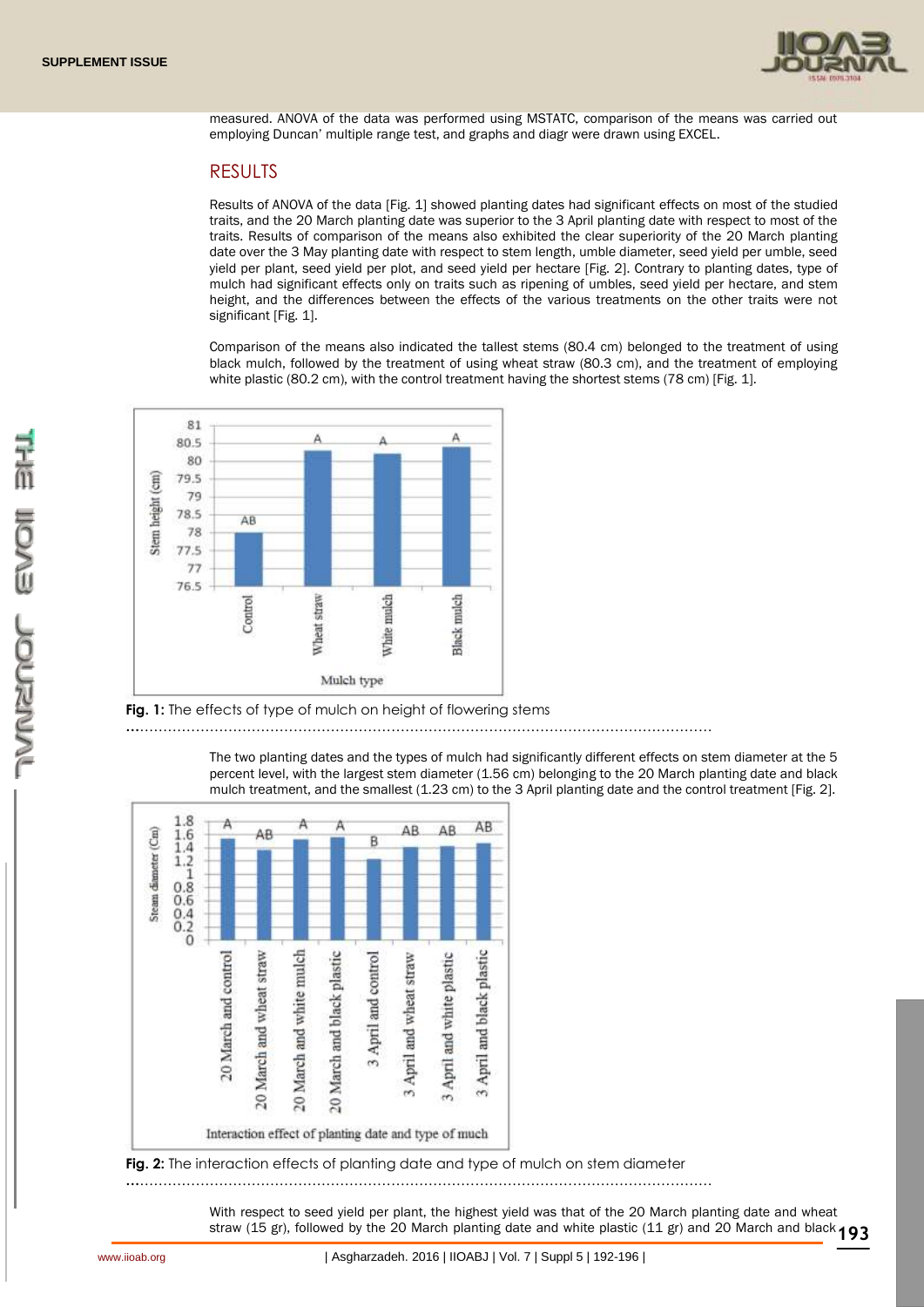



plastic (9.66 gr). The 3 April planting date and black plastic had the lowest seed yield per plant (5.33 gr)



There were significant differences between the effects of the various planting dates and types of mulch on seed yield per hectare. Comparison of the means of the data [Fig. 4] indicated the maximum seed yield ( 807.7 kg/ha) was that of the 20 March planting date and wheat straw, followed by the treatment of the 20 March planting date and black plastic (739.7 kg/ha), and the 20 March planting date and white plastic (694.7 kg/ha). However, the differences between these three treatments were not statistically significant and they could be placed in the same statistical group. The minimum seed yield (309 kg/ha) belonged to the 3 April planting date and the control. In all, seed yields in the treatments with various types of mulch and the 20 March planting date were considerably lower [Fig. 4].



**Fig. 4:** The interaction effects of planting date and type of mulch on seed yield per hectare

**…**……………………………………………………………………………………………………………

The interaction effects of planting date and type of mulch on 1000-seed weight were significant, but the differences between the treatments were not very considerable and most treatments could be placed in the same statistical group [Fig. 5]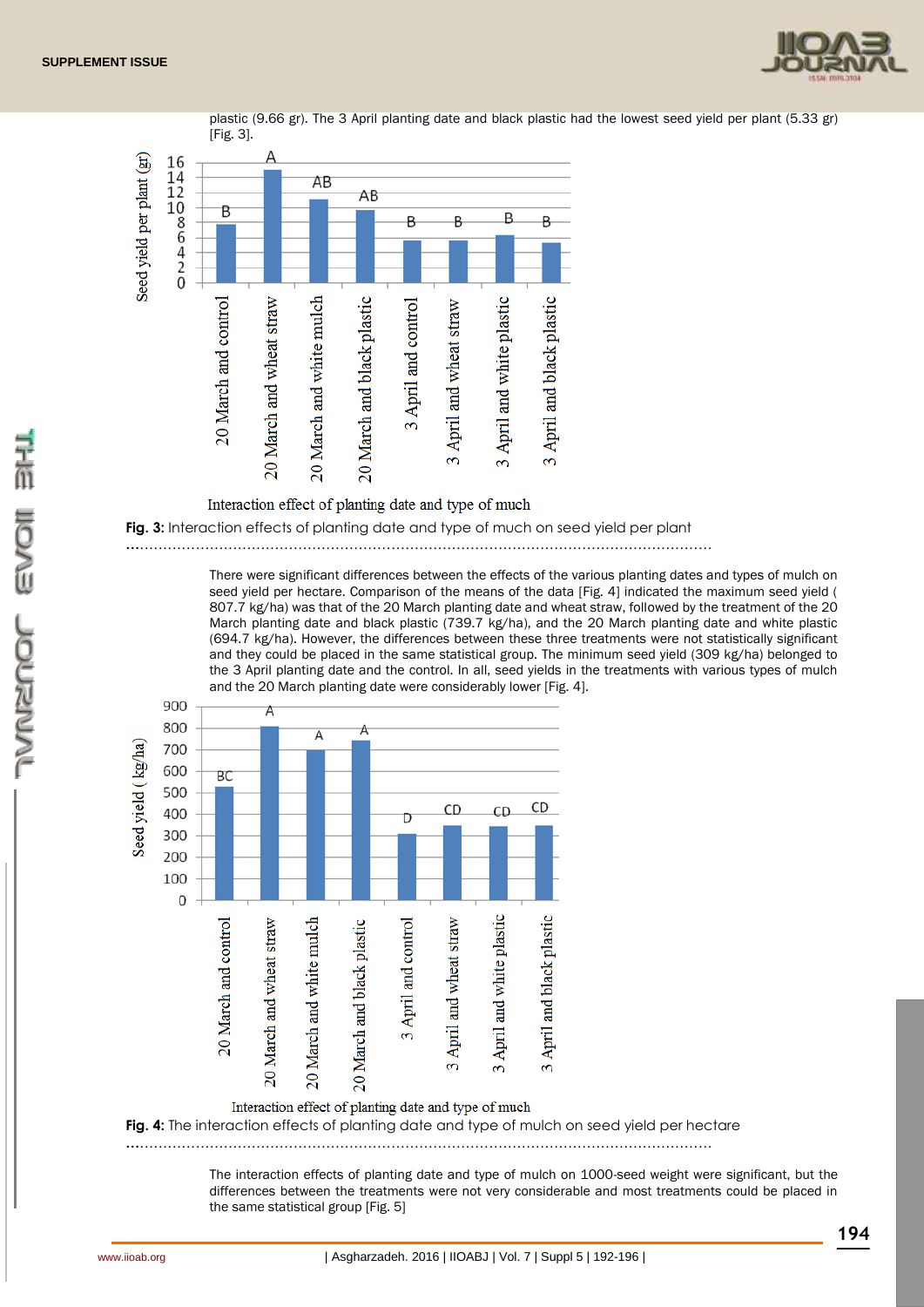



**Fig. 5:** The interaction effects of planting date and type of mulch on 1000-seed weight

**…**……………………………………………………………………………………………………………

The interaction effects of planting date and type of mulch on weed density were significant with the minimum weed density observed in the treatment with the planting date of 20 March and black plastic and the maximum in the treatment of the 3 April planting date and the control [Fig. 6].



**Fig. 6:** The interaction effects of planting date and type of mulch on weed density

**…**……………………………………………………………………………………………………………

#### **DICUSSION**

In this research, planting date had considerable and significant effects on most of the studied traits. These results agree with those found by many other researchers. Mirshekari and Mobashsher (2006) reported planting date significatly influenced plant height, 1000-seed weight, perentage of remaining plants, umble diameter, yield per plant, and seed yield per hectare, with the best growth characteristics and the maximum seed yield (712.5 kg/ha) belonging to the 20 March planting date and the minimum (406.2 kg/ha) to the 22 October planting date. Anisuzzaman et al. (2009) also observed significant differences between the effects of planting dates on traits such as number of suckers, plant height, days to reach 50 percent flowering, umble diameter, seed yield per plant, and seed yield per hectare, with the largest umble diameter, seed yield per plant, and seed yield per hectare (460.8 kg/ha) belonging to the 21 November planting date and the smallest (335.7 kg/ha) to the 30 October planting date. In the present research, 1000-seed weight was also affected by the planting date and seeds planted on 20 March had higher mean 1000-seed weight (2.397 gr) compared to those planted on 3 April (1.887 gr) ( Diagram 5). Mirshekari and Mobashsher (2006) reported significant differences between the effects of various